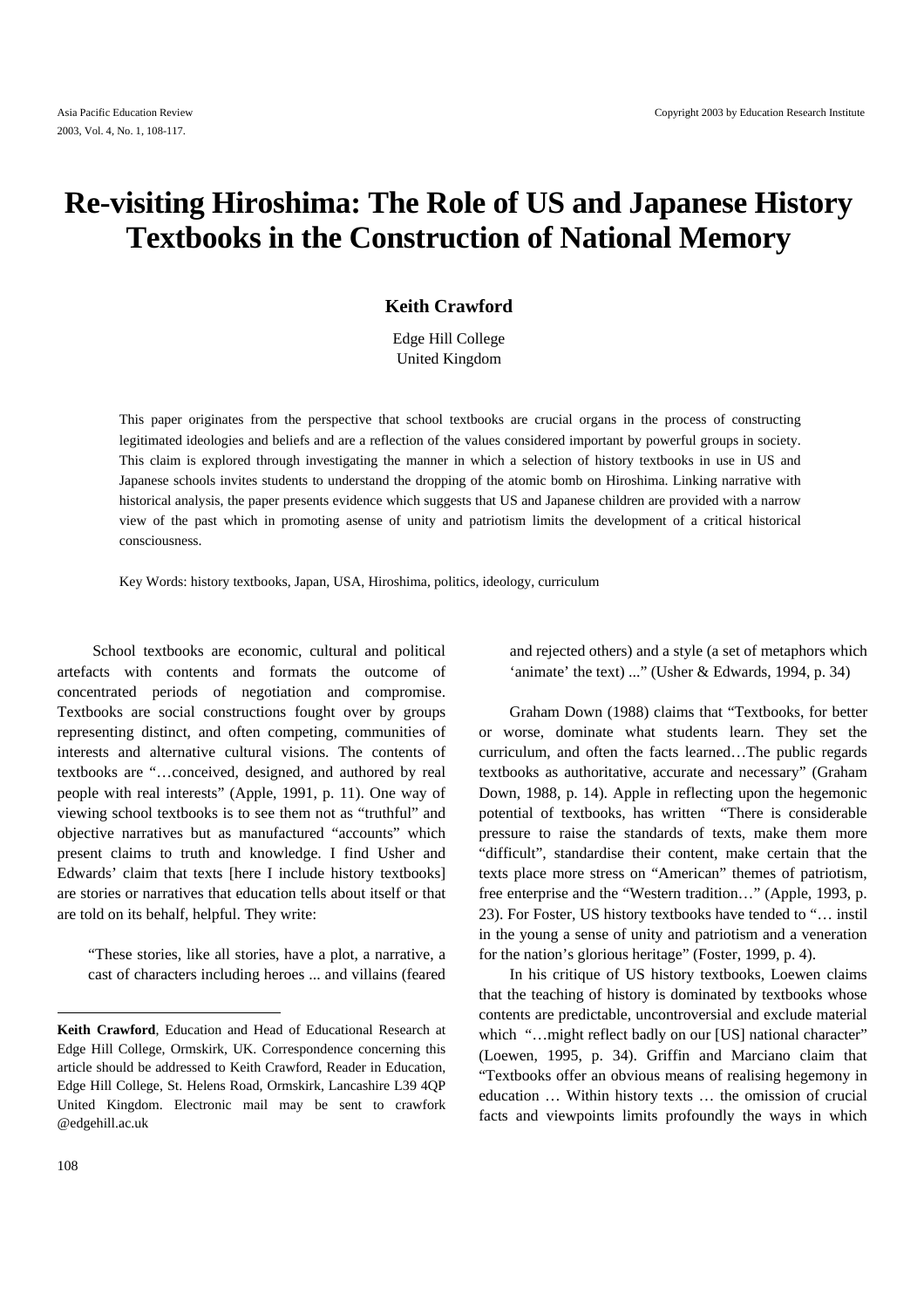students come to view history events" (Griffin & Marciano, 1979, p. 35).

## **Textbook Selection Process**

History textbooks in the USA are written by academic historians from universities, the involvement of practising teachers is at the review stage where they offer advice on pedagogic matters. Textbooks are selected for use in school by state and regional textbook adoption committees, a process which can take as long as twelve months. This has long proved to be a contentious and highly political process and a number of authors have analysed particular textbook wars (See Apple & Christian-Smith, 1991; Altbach et al., 1991; Castell de et al*.* 1991; Herlihy, 1992). In many states it is a public process during which different pressure groups mobilise populist support in an attempt to exert influence on the content and format of individual texts. This process often results in revisions being made to texts including the removal of text or illustration considered by a group to be inappropriate or offensive (Huyette, 1995).

Those voices given the authority to speak include state textbook adoption committees and the representatives of powerful political groups. This is portrayed in the *Guardian* newspaper which carried a report that the curriculum of Lake County, Florida can only consider other nations and cultures within the context of explaining that Americans are " ... unquestioningly superior to other nations ... now or at any other time in history." This was justified by a Board of Education member as being necessary for children who "If they felt our land was inferior or equal to others, would have no motive to go to war and defend our country"(Guardian, 1994, p. 7).

The intensity of conflict over the construction of official knowledge inside Japan is partly the product of the way in which textbooks assume the role of semi-official government documents providing authoritative statements of control and the manner in which they can be seen to reflect national policy imperatives. All school texts must be screened and approved every four years by a textbook screening committee made up of Ministry of Education appointed teachers and scholars who ensure they meet ministry guidelines that determine content and vocabulary.

A framework written by the Ministry contains criteria to be used in writing textbooks. These criteria are sent to publishing companies who contract professional historians and teachers to write drafts which are presented for approval. Publishing companies recognise that only textbooks that meet

the criteria can be published, in 1994 the *Daily Yomiuri* newspaper commented that "In an apparently self-imposed bid to gain government authorisation, five publishing companies have submitted drafts for primary-school social studies textbooks that include all 42 figures cited as examples by the Education Ministry as being "significant historic persons …" (Daily Yomiuri*,* 20th July, 1994, p. 2). Writing in 1988 on the way in which history textbooks are controlled by the Ministry, Horio claimed that the "… inspectors have been uncompromising in their desire to constrain the freedom of authors with regard to a number of important issues … Moreover, the Ministry has been quite meddlesome with regard to …Japan's repeated war-making…" (Horio, 1988, p.34). While attempts were made during the 1980s and 1990s to liberalise the textbook screening process, to simplify it and make it more transparent, final authority to decide textbook content remains with the Ministry of Education (Schoppa, 1993).

The "imagined community" (Anderson, 1971) is powerfully institutionalised in Japan and images of myth and legend remain at the heart of Japanese national identity at the beginning of the 21st Century.The intensification of textbook wars and the role of ultra-conservative nationalism gathered pace in the mid-1990's within a context where the Japanese government began to publicly express regret for the Imperial army's wartime behaviour. On 23rd August 1993, four years after the death of Emperor Hirohito, Prime Minister Hosokawa Morihiro in his maiden speech to the Diet expressed "profound remorse and apologies" for Japan's wartime actions. In 1995, the Diet passed a resolution acknowledging national guilt. On 15th August Prime Minister Murayama Tomiichi expressed feelings of "deep remorse" and "heartfelt apology." These conciliatory gestures provoked intense challenges from Japanese conservatives and ultra-nationalists.

Between 1994 and 1995 senior LDP politicians made statements that played down Japan's wartime aggression. Interviewed by a national newspaper, *Mainichi*, in May 1994, justice minister Nagano Shigeto claimed that the Pacific War was a war of liberation and the Nanking Massacre was a "fabrication." Two national newspapers, *Asahi* and *Yomiuri*, criticised Prime Minister Hata Tsutomu for not taking immediate action. Nagano was forced to resign only ten days after taking office and sent a letter of apology to his Chinese counterpart, Li Peng, and telephoned South Korean President Kim Young Sam. In August 1995 Prime Minister Tomiichi Murayama issued a public apology after, Education Minister Yoshinobu Shimamura, said that Japan had no need to apologise further for its wartime activities (*Voice of America*,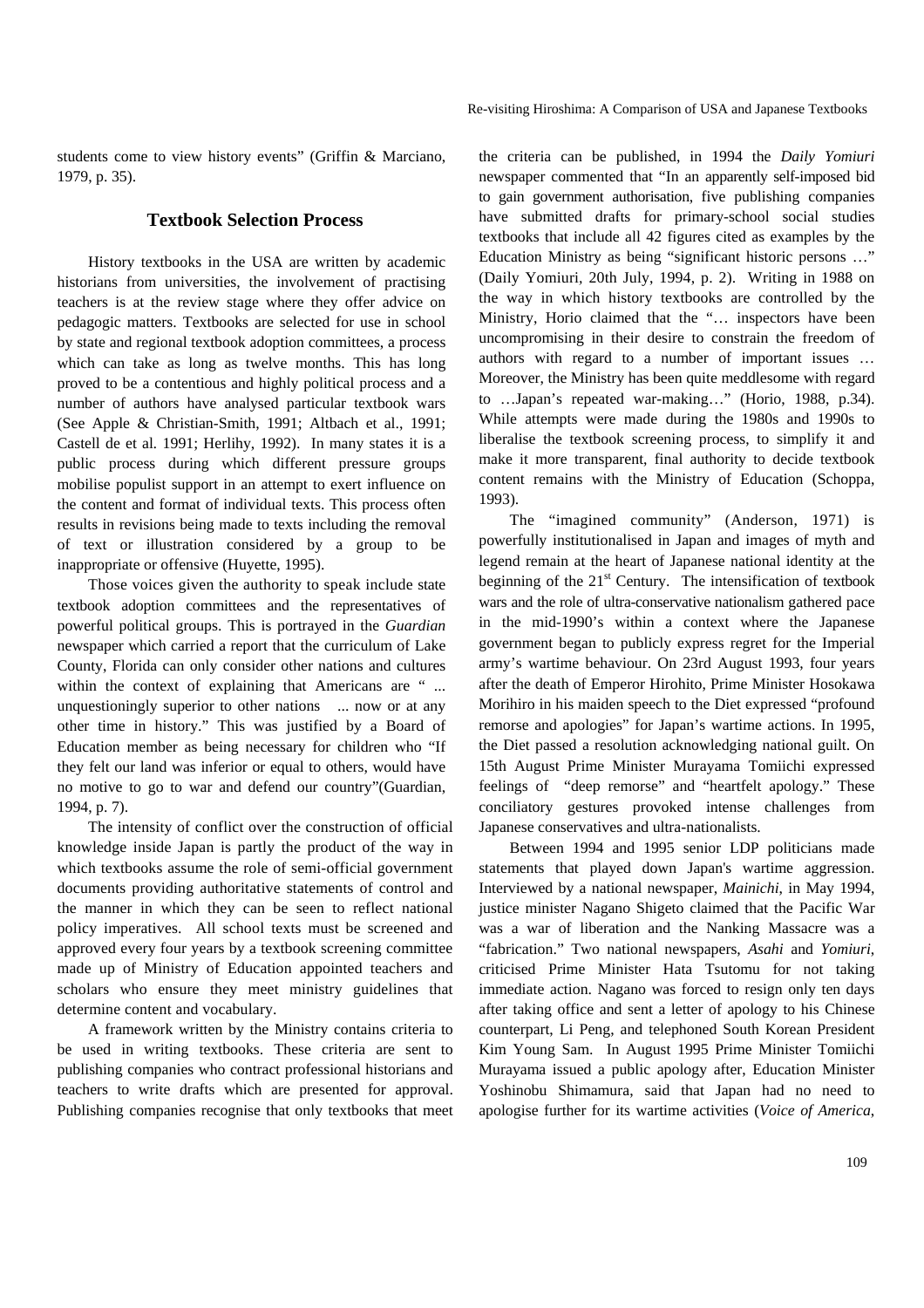#### Keith Crawford

10th August 1995). In January 1997, Seiroku Kajiyama, a senior LDP politician claimed that comfort women were professional prostitutes who had provided sex to Japanese troops for money. On 31st July 1998, agriculture minister Shoichi Nakagawa, who was opposed to describing Japan's wartime activities in school textbooks, denied the existence of comfort woman although he was later forced to retract the comment.

Tensions were further heightened in 1997 when the publication of *The Rape of Nanking: The Forgotten Holocaust of World War II* by Iris Chang created a storm of controversy and focussed international attention upon the massacre. Chang was unequivocal in her condemnation of Japan:

"The Japanese have for decades systematically purged references to the Nanking massacre from their textbooks. They have removed photographs of the Nanking massacre from museums, tampered with original source material, and excised from popular culture any mention of the massacre. Even respected history professors in Japan have joined right-wing forces to do what they perceive to be their national duty: discredit reports of a Nanking massacre" (*South China Morning Post,* December 13, 1997)

Chang's book fuelled the anxieties of ultra-nationalist conservatives promoting a view of Japan's not as an aggressor but as a victim of western violence at Hiroshima and Nagasaki. Japan's ambassador in Washington, Kunihiko Saito, described the book as "…one-sided and filled with historical inaccuracies" (*Newsweek*, July 20, 1998, p. 19; *Tokyo Time,* May 11, 1998, p. 16). Japanese nationalists threatened action ranging from lawsuits to assassination.<sup>1</sup> So intense was opposition that the book's publication in Japan was dropped after threats of violence from right-wing extremists forced the Japanese publisher to withdraw (*The Times*, 20th February 1999).

In 1997 Seroku Kajuyama, the chief cabinet secretary, accused several comfort women of being professional prostitutes. In 1999 Tokyo elected a nationalist governor Shintaro Ishihara who called the Nanking Massacre a "lie" (*New York Times*, April, 22 1999). Accompanying this political attack have been campaigns by a conservative alliance of right-wing pressure groups, academics and politicians aimed at promoting a sense of nationalistic pride among children, ensuring that references to themes such as

comfort woman were deleted from history textbooks and encouraging a distinctive Japanese historical consciousness.

Controversy over events such as the Nanking Massacre and comfort women began to be used as political weapons and created a context within which debates over national identity were articulated. Professor of Education at Tokyo University, Fujioka Nobukatsu, co-founded the *Association for the Advancement of A Liberalist View of History,* in January 1995, and the *Society for Creating New History Textbooks*, in December 1996, aiming to revise what he dubbed Japan's "masochistic education" in history. In Nobukatsu's view "The people that does not have a history to be proud of cannot constitute itself as a nation" (Nobukatsu, 1996, p. 30). Nobukatsu and his supporters are implacably opposed to the politics of apology. Their objective is to "…inculcate a sense of pride in the history of our nation" (Otake, 1996). They are deeply uneasy about the economic and political rise of China and Korea, and this, against a background of Japanese economic decline, has bred an insecurity which has led ultra-conservative nationalists to construct an argument which sees Japan at war, economically, with the rest of Asia. Books the group have published, such as *History Not Taught in School Textbooks* containing 78 stories of "great" men and woman in Japanese history, have become best sellers. Their work is actively promoted by the national newspaper *Sankei shinbun* and the cartoons of Kobayashi Yoshinori published in the magazine *Sapio* are very popular and widely read.

The groups are particularly opposed to texts approved in 1997 that refer to comfort women and to accounts of the Nanking Massacre which, they argue, contribute to the manufacture of an anti-Japanese ideology and are the product of an international conspiracy aimed at undermining Japan against the background of a claimed "… loss of a national historical sense, textbooks should instead restore "correct history" (Hein & Selden, 1996, p. 59). In January 2000, the Japanese government came under pressure to cancel a seminar called *The Verification of the Rape of Nanking, the Biggest Lie of the 20th Century* at which it was argued that Chinese claims of 300,000 civilian deaths were exaggerated and possibly fictitious (*Daily Telegraph,* January 20, 2003; *The Guardian*, January 24, 2003).

#### **Aims and Method**

In the introduction to his book *Hiroshima: The Decision to Use the A-Bomb* Fogelman claims that "...there are serious questions as to whether the devastation was justified"

 $\overline{\phantom{a}}$ 

<sup>&</sup>lt;sup>1</sup> Such threats are not made idly. In 1989, Hitoshi Motoshima, the Mayor of Nagasaki, was shot and badly injured for suggesting that Emperor Hirohito bore some responsibility for World War Two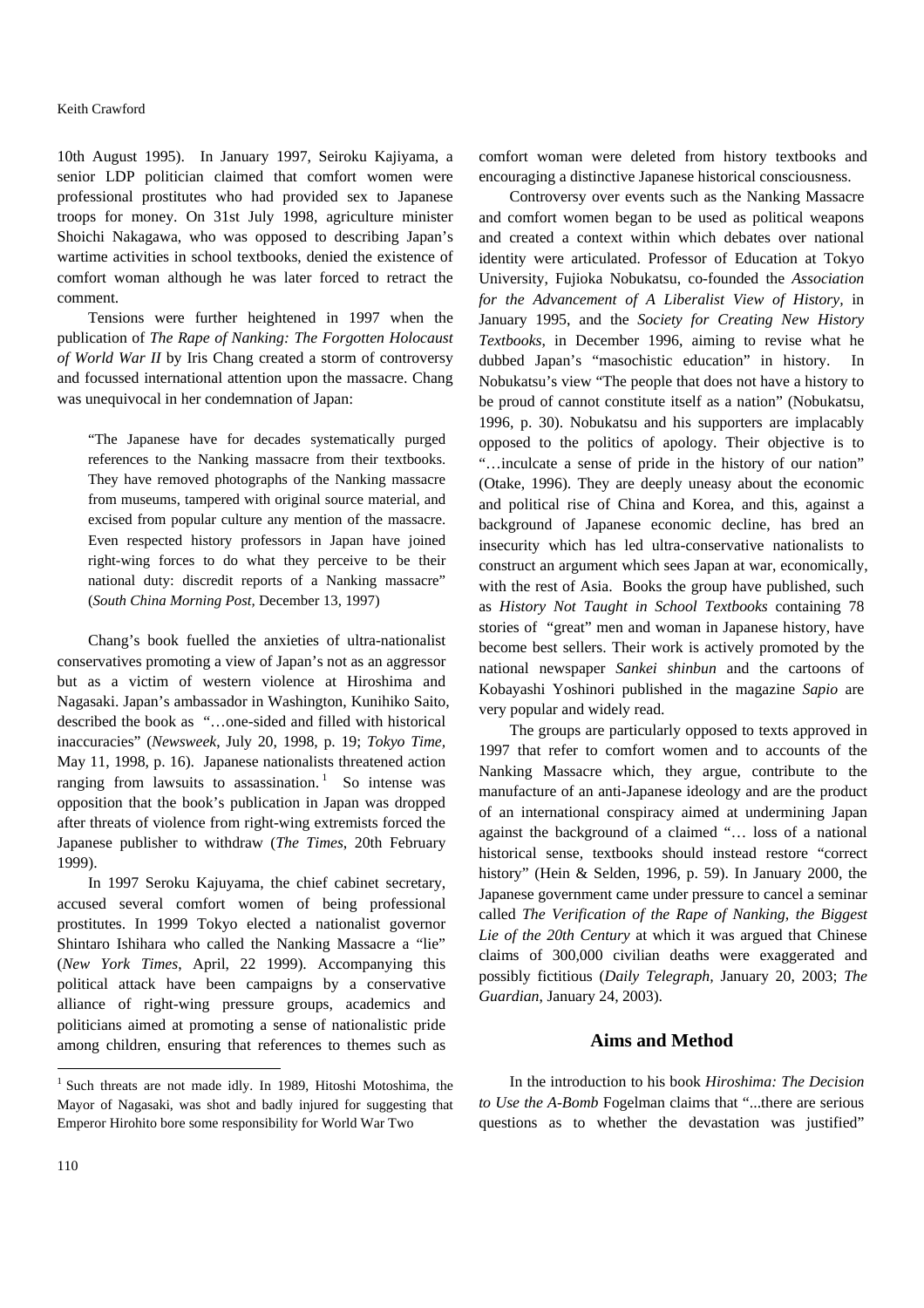Re-visiting Hiroshima: A Comparison of USA and Japanese Textbooks

(Fogelman, 1964). The fifty years since the dropping of the bomb has seen a continuation of the controversy. Since 1945 the release of documents into public archives in the USA, the publication of biographical accounts by key participants and the increasing number of academic accounts of the event have provided an extensive body of evidence from which textbook authors could construct a critical narrative.

This paper will explore the following questions, to what extent do the sample of history textbooks:

- provide critical treatments of national heroes and heroines based upon valid criteria;
- allow pupils to consider the way in which the selection of evidence, the sources available and the historians' values influence interpretation of the past;
- use the achievement of past people to glorify and justify current power groupings in the national state?

The sample analysed consisted of chapters from eighteen texts, all published during the 1990s by major US and Japanese publishers. The US sample contained texts authorised by the state of Texas which, together with California and Florida, accounts for 21% of the US textbook market. The methodology focused upon employing qualitative techniques (Pingel, 1999). In a paper of this length I have chosen to focus upon the following questions and issues:

- the content of the text and its relationship with academic research; was there a set of characters and events, a core of national memory, that pupils had to learn;
- the discourse of the texts and their underlying assumptions, what do the authors think important, what is explained and taken for granted, what, if any, message does the text transmit; does the text inform and explain, invite investigation and argument or simply describe;

In order to provide an empirical framework for shaping the analysis a preliminary examination of the sample was undertaken. This revealed the following central themes in the presentation of Hiroshima as an historical event:

- In mid 1945, Japan was on the brink of defeat as a result of conventional methods of warfare;
- the Japanese government and military refused to surrender therefore bringing about the horror of atomic destruction;

however painful the decision, there was no logical or sensible alternative to dropping the bomb.

The remainder of this paper uses these themes as a way of analysing and explaining the events of Hiroshima by linking textbook narrative and historical evidence in an exploration of textual inclusion and textual exclusion.

## **A Defeated Nation**

The majority of USA texts acknowledge that by July 1945 Japan was a defeated nation. For example, *Links Across Time and Place* claims that "In the summer of 1945, Japanese forces were in full retreat on every front." (Dunn, 1990, p. 345). *World History: patterns of civilization*, states that:

"By this time, Allied planes were bombing Japan with ferocity. In a single raid on Tokyo in March 1945, 100,000 people died and over 60 percent of the commercial buildings were wiped out" (Beers, 1990, p. 706).

The *History of the World* maintains that "By mid-1945 Japan had been thoroughly beaten. Its armed forces were destroyed and its cities lay in ruins from American bombings"(Perry, 1990, p. 654). *America Past and Present*  concludes "The defeat of Japan was now only a matter of time"(Divine, Breen, Frederickson, & Williams 1991, p. 705).

No US text invites pupils to investigate whether or not the continued bombing and blockading of Japan might have forced the Japanese into surrender. Each text claims that the bombing of Hiroshima was necessary to avoid a land invasion and to save the lives of US service people; seventeen of the eighteen textbooks provide this as the most significant justification for the bombing. For example, *The Pageant of World History* states that:

"Estimates of United States casualties ranged as high as 1 million soldiers. Such estimates must have been on President Truman's mind when he made the decision to use a new weapon developed during the war – an atomic bomb. According to Truman, the bomb offered the possibility of ending the war quickly and decisively with a minimum of a loss of life"(Leinwand, 1990, p. 626).

*World History: patterns of civilization* claims that "… the road to final victory would be long and costly …" (Beers, 1990, p. 706). *History of the World* states that "Harry Truman … hoped to avoid a costly invasion of Japan. He chose to use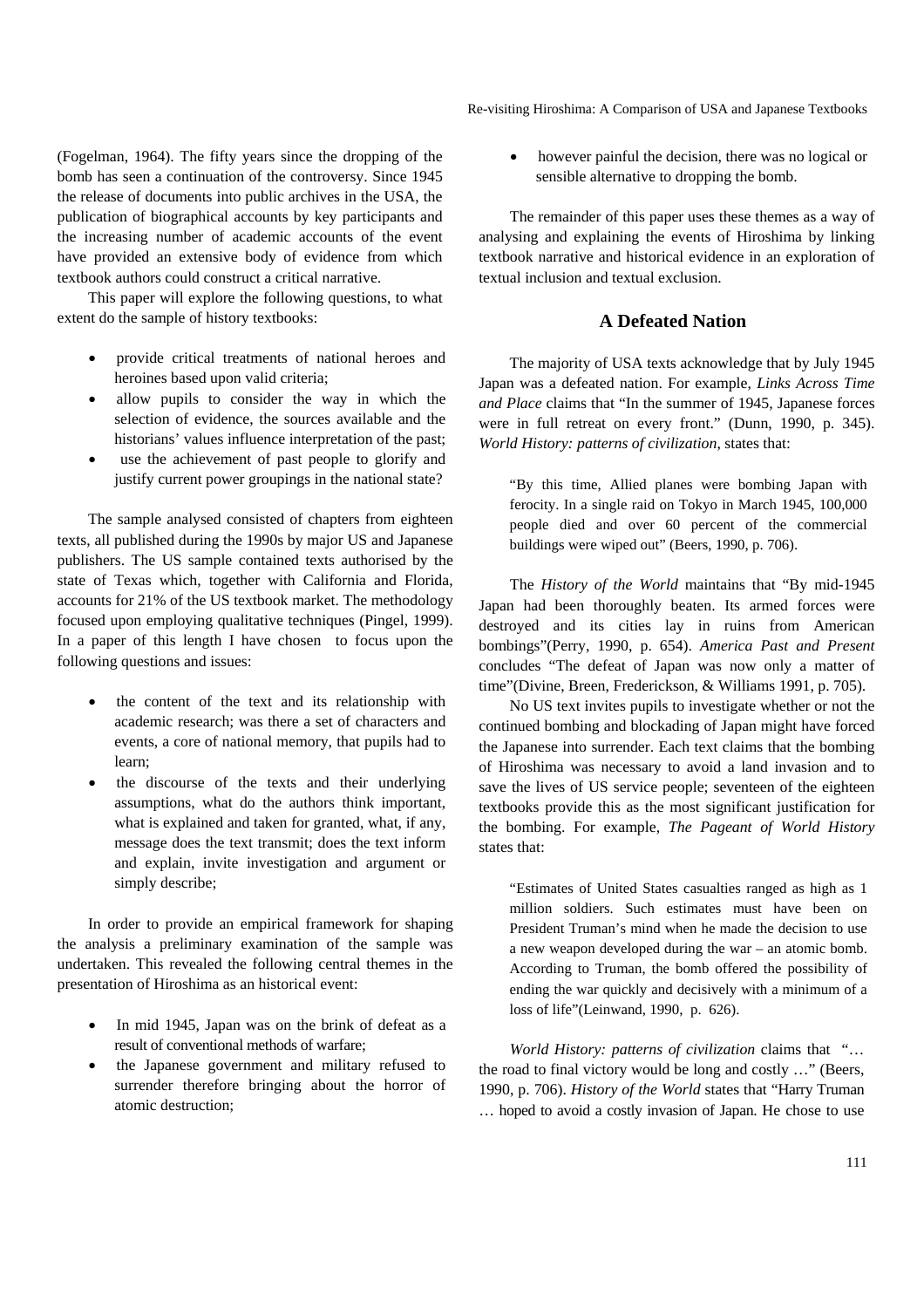America's secret weapon: the atomic bomb" (Perry, 1990, p. 654). *World History: traditions and new directions* says that " … allied military leaders estimated that such an invasion would cost the lives of as many as a million Allied soldiers"(Stearns, 1990, p. 704), and *America Past and Present* suggests that " ... causalities were expected to run into hundreds of thousands" (Divine, Breen, Frederickson, & Williams 1991, p. 825). *The American People: a history* claims that "There was a way to avoid an invasion of Japan. It was called the atom bomb or A-bomb …At that time it seemed a way to end the war. President Truman above all wanted to avoid the terrible cost in American lives that a land invasion would probably have entailed" (Maier, 1990, p. 456).

Japanese textbooks recognise that the nation was on the verge of defeat. *World History* states that "By the time that American troops landed in Okinawa Japan's loss of the war was obvious" (Kanda & Shibata, 1991, p. 308). *World History* states that: "Several major cities had already been destroyed by random bombing when America, Britain and China demanded that Japan accept surrender and recognise the Potsdam Declaration" (Shibata, Sato, Kondo & Kishimoto, 1997, p 149).

The potential of allied losses was an important consideration in justifying the use of the Hiroshima bomb. US Secretary of Henry War Stimson claimed that:

 "I felt that to extract a genuine surrender ....there must be administered a tremendous shock which would carry convincing proof of our power to destroy the empire" (Stimson & McGeorge, 1947, p. 617).

Stimson and President Truman were aware of the controversy using the bomb would generate. Their conclusion was that the bomb should be used "... against the enemy as soon as it could be done…" (Recommendations on the Immediate Use of Nuclear Weapons", U. S. National Archives, Record Group 77, Folder #76).

This account, which dominates the pages of USA textbooks, argues that the war in Asia was a brutal struggle and that Japanese aggression was ended by the dropping of the atomic bombs, which saved enormous numbers of American lives. However, no Japanese texts offers as opinion or evaluates the possible allied loses that might have occurred from a land invasion of Japan or posits this as a possible explanation for the bombings. Neither does any Japanese text discuss possible doubts in the USA about Japanese surrender.

## **Questioning the Heroic Narrative**

While recognising that whether the use of the atomic bomb was necessary is a different question from whether it was believed to be necessary, there now exists a range of evidence which questions the dominant narrative contained in textbooks. There is evidence that voices in the US were raised against the decision to drop the bomb but none of this appears in the US texts.

Szilard claims that the US Government was aware that "Japan was essentially defeated and that we could win the war in another six months"(Szilard, 1949, p. 14). Admiral Strauss (1962), special assistant to Secretary of the Navy James Forrestal, has argued that Japan was on the brink of defeat and that this was known in the USA and Japan. Shigenori Togo, Japan's Foreign Minister, claimed that by June 1945 war production was fragmenting, food shortages were acute and that government ministers were telling him that Japan was defeated, he concludes that "It is certain that we would have surrendered ... even without the bomb" (Togo, 1956, p. 217).

A number of high profile military leaders were against dropping the bomb. Dwight Eisenhower said "...the Japanese were ready to surrender and it wasn't necessary to hit them with that awful thing" (*Newsweek*, November 11, 1963). Norman Cousins, a consultant to General Douglas MacArthur during the American occupation of Japan, writes:

"When I asked General MacArthur about the decision to drop the bomb, I was surprised to learn he had not even been consulted. What, I asked, would his advice have been? He replied that he saw no military justification for the dropping of the bomb" (Cousins, 1947, p. 65).

In July 1945, Paul Nitze, Vice Chairman of the U.S. Strategic Bombing Survey, given the task of writing a strategy for the air attack on Japan, wrote "While I was working on the new plan of air attack... [I] concluded that even without the atomic bomb… Japan would capitulate by November 1945" (Nitze, 1945, pp. 36-37).

In July 1945, Truman travelled to Potsdam for a conference with Stalin and Churchill at which he informed them that the US had developed a new weapon of destructive force that they intended to use against Japan. On 26th July 1945, the allies warned Japan of the "...overwhelming character of the force we are about to bring to bear on the islands" if they did not agree to unconditional surrender" (Stimson, & McGeorge, 1947, p. 623). There was no mention,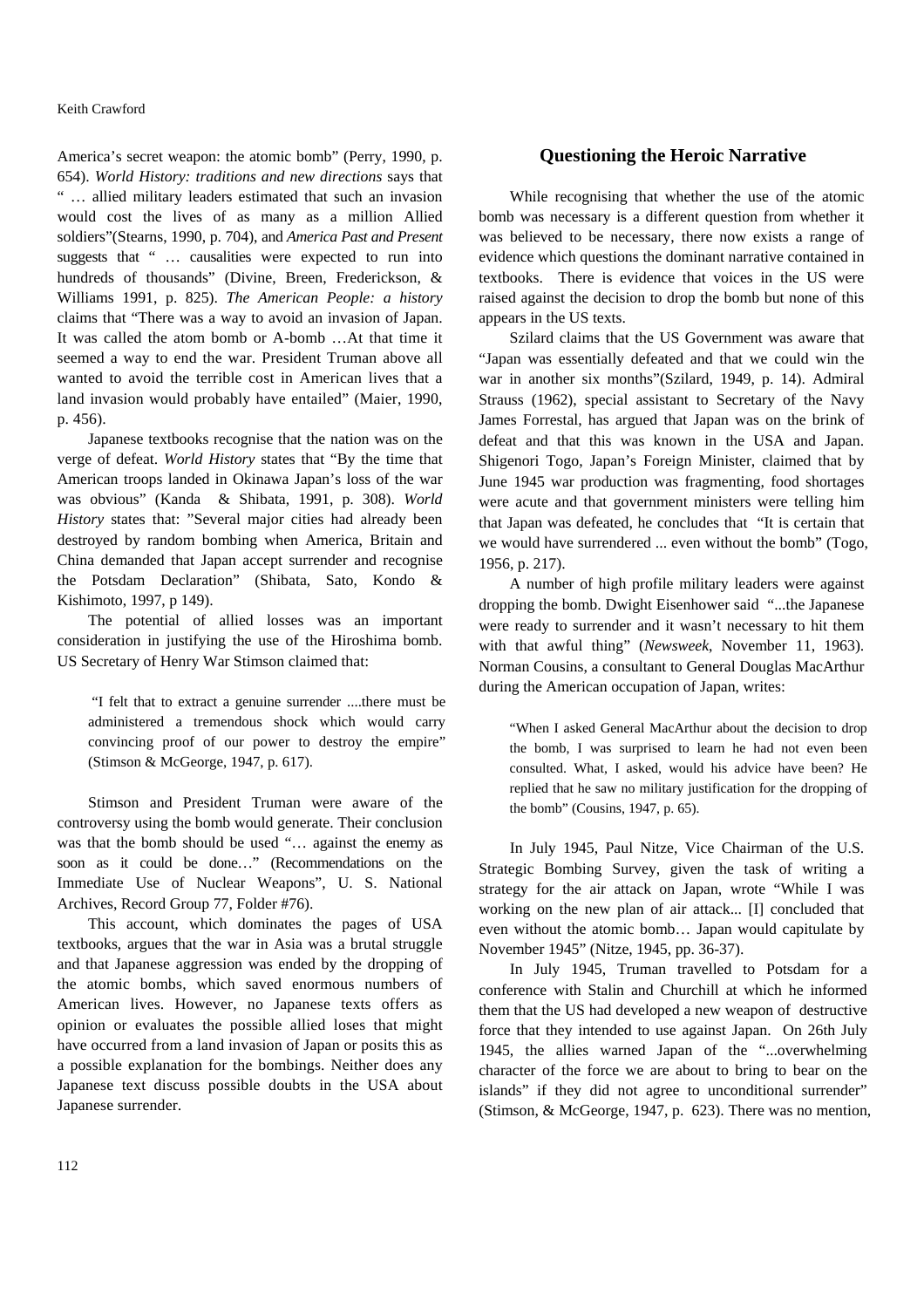in what became known as the Potsdam Declaration, of the existence or intended use of an atomic bomb. No text explores the bombing of Hiroshima from a Japanese perspective although reaction to the Potsdam Declaration can now be judged from the account of Togo who claims that he urged the Emperor to use it as basis for negotiation, however the Japanese military persuaded the Emperor to reject it. The Emperor did so on 28th July, Hiroshima was bombed on 6th August, Nagasaki on 9th August and Japan surrendered on the 10th August.

Joseph Grew, a US State Department expert on Japanese affairs at the time, has since claimed that "...it is quite clear that the civilian advisers to the Emperor were working towards surrender long before the Potsdam Proclamation ... for they knew that Japan as a defeated nation"(Grew, 1952, p. 1425). The US were able to intercept Japan's communications system and among messages intercepted was one from Togo to the Japanese ambassador in Moscow urging him to inform the Russians that Japan wanted the war to end. However, at that time the USA knew two things that the Japanese government did not; first, that the bomb existed and had been successfully tested; second that the Soviet Union was about to enter the war against Japan.

Grew acknowledges that the Japanese military were fundamentally against unconditional surrender, but argues that had Truman said that this would not mean the removal of the Emperor "... the atomic bomb might never have had to be used..." (Grew, 1952, p. 1427). Ellis Zacharias, Deputy Director of the Office of Naval Intelligence, wrote "What prevented them [the Japanese] from suing for peace … was their uncertainty on two scores. First, they wanted to know the meaning of unconditional surrender and the fate we planned for Japan after defeat. Second, they tried to obtain from us assurances that the Emperor could remain on the throne after surrender" (Ellis, 1945, p. 17). Japan's Prime Minister Suzuki announced on 9th June, 1945, "Should the Emperor system be abolished, they [the Japanese people] would lose all reason for existence. 'Unconditional surrender', therefore, leaves us no choice but to go on fighting to the last man" (Pacific War Research Society 1949, p. 69). Togo, noted, in July 12th 1945 that as long as America insisted on unconditional surrender, ".. our country has no alternative but to see it [the war] through in an all-out effort" (U.S. Dept. of State, Potsdam 1, p. 873, pp. 875-876).

The U.S. government knew of the Emperor's importance. Grew explained this to Truman on 28th May 1945. Strauss claims that communications intercepts were sent to Potsdam with Admiral Leahy who agreed that maintaining the

Emperor's position would mean Japanese surrender. But by the time the intercepts got to Truman the Potsdam Declaration had been issued and politically it was considered too late to go back.

No US textbook in this sample makes use to this evidence, none includes any references to surrender documents and only one considers the position of the Emperor as an explanation for Japan's refusal of unconditional surrender. The majority of texts claim that when asked to surrender Japan simply refused. *Links Across Time and Place* states that "On July 26, the allies issued an ultimatum to the Japanese government, demanding surrender. The government refused" Dunn, 1990, p. 626). The *Pageant of World History,* claims that "In spite of the horror of Hiroshima, Japan refused to give in" (Leinwand, 1990, p. 626). *World History: patterns of civilization* states that "The Allied leaders warned the Japanese, without being specific, that if they did not surrender they would suffer "complete and utter destruction." The Japanese ignored the warning … Despite the destruction of Hiroshima, Japan still refused to surrender" (Beers, 1990, p. 706). *History of the World,* maintains that "On July 26, 1945, allied leaders warned Japan that if it did not surrender at once it would suffer "complete and utter destruction". The Japanese sent no answer" (Perry, 1990, p. 654). *World History: traditions and new directions* states that "The Japanese did not respond to the Allied demand for surrender" (Stearns, 1990, p. 704) and *Two Centuries of Progress* claims that the warning "…fell on deaf ears" (Jackson & Peronne, 1991, p. 583). Only one text suggests that "The Japanese were unaware of what the Allies really meant by complete and utter destruction which is why they ignored the warning" (Davidson et al., 1992, p. 485)

The position of Hirihito is strongly represented in Japanese textbooks*.* For example, *Local Angle, New Viewpoint*  claims that:

"When Japan became likely to lose the war in July 1945, America, Britain and the Soviet Union had talks in Potsdam … which determined the conditions of Japan's surrender. The Japanese government expected the maintenance of the constitution and ignored the declaration. Soon after America dropped an atomic bomb on Hiroshima … The Japanese government decided to accept the Potsdam Declaration…" (Mayuzumi, Ohashi, & Hoshino, R., 2000, p. 323).

Japanese textbooks also present a different view of the manner in which the war was brought to a conclusion which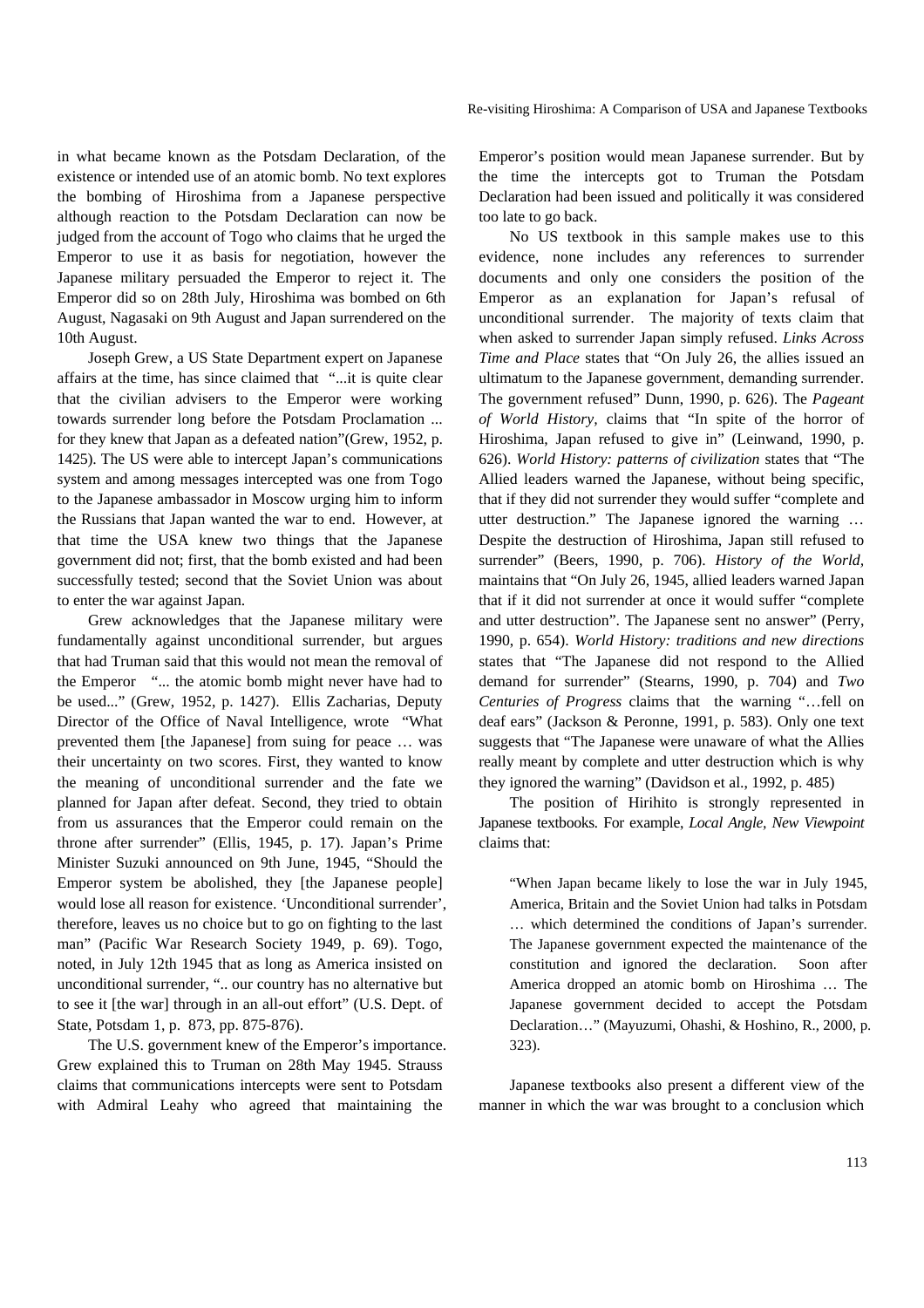#### Keith Crawford

suggests that the Japanese government were not ignoring the warning. *New Japanese History* claims that:

"The Soviet Union, America and Britain presented Japan with the Potsdam Declaration which recommended that Japan accept a policy of post-war management and an unconditional surrender of Japanese troops. *While the Japanese government was struggling to respond*, America dropped the atomic bomb on Hiroshima and Nagasaki" (Ishii, Kasahara, Kodama, & Sasayama, 1995, p. 323).

The authors of *New Society and History* argues that "After the surrender of Germany, the leaders of America, Britain and the Soviet Union assembled in Potsdam and presented the Potsdam Declaration, demanding unconditional surrender. While Japan *delayed its response (author italics)* America dropped the atomic bomb on Hiroshima on 6th August … America also dropped the atomic bomb on Nagasaki on the 9th August" (Tanable, Yoshida, & Sakagami, 2000, pp. 266-267). *Detailed Japanese history: a new edition*  argues that:

"*While the Japanese government was discussing this declaration,*[*author italics*] America dropped an atomic bomb on Hiroshima on August 6, and on Nagasaki on  $9<sup>th</sup>$ August" (Ishii, Kasahara, Kodama, & Sasayama., 2000, pp. 334-335).

*New Society History* claims that:

"After the surrender of Germany, the leaders of the US, Britain, and Soviet Union gathered at Potsdam, near Berlin. They announced the Potsdam Declaration with China and demanded that Japan surrender unconditionally. *Since the Japan correspondence was delayed,* America dropped the first atomic bomb in the world on Hiroshima on August 6" (Tanable, Yoshida, & Sakagami, 2000, p. 236).

The interpretation offered in Japanese textbooks presents a context within which Japan was bombed while the government was considering the declaration prepared at Potsdam. Blackett (1949), in reviewing a range of evidence, concludes that:

"... there was no compelling military reason for the clearly very hurried decision to drop the first atomic bomb on August 6, rather than on any site in the next six weeks or so. But a most compelling diplomatic reason, relating to the

balance of power in the post-war world, is clearly discernible" (Blackett, 1949, p. 13).

Blackett's claim is that the dropping of the bomb was part of US diplomatic strategy focussing upon their relationships with the Soviet Union, the US wished to send a message to the Russian military to pre-empt any attempt to extend their influence over south east Asia and the Japanese mainland. For Blackett dropping the Hiroshima bomb was "... a clever and highly successful move in the field of power politics" and " ... the first major operation of the cold diplomatic war with Russia" (Blackett, 1949, p. 154).

While this evidence is readily available for analysis little of it appears in the US texts. Two of the texts acknowledge that the condition of US-Soviet relationships might have been a reason for dropping the bomb. *The Pageant of World History*, claims that "In Potsdam, Truman hinted to Stalin that America had an atomic bomb. Some historians think that this was Truman's way of trying to gain the upper hand with the Soviets. They maintain that Truman dropped the atomic bombs partly as a warning to the Soviets" (Leinwand, 1990, p. 627).

US - Soviet relationships is fully explored as a crucial context for the bombing within Japanese texts. For example, *Japanese History B* claims that;

 "The Potsdam Declaration asked for the removal of militarism in Japan, the punishment of the war criminals, the return of invaded territories, and the establishment of democracy and basic human rights. In addition, the declaration included the Allies' occupation of Japan until a new order would be established. "If Japan does not accept the declaration, Japan will be destroyed completely", the declaration said. However, the government and military did not discuss this matter immediately. During this time, America, which had developed atomic bombs, dropped an atomic bomb on Hiroshima on August 6 in order to avoid military damage *and also to get a superior status to Soviet Union after the war*"[authors italics] (Aoki et al*.*, 1999, p. 16).

Powerfully presented in Japanese textbooks is the role of the Soviets where Japanese textbooks are highly critical of the manner in which the Soviet Union broke a treaty with Japan. For example, and typically, the authors of *World History B* write that: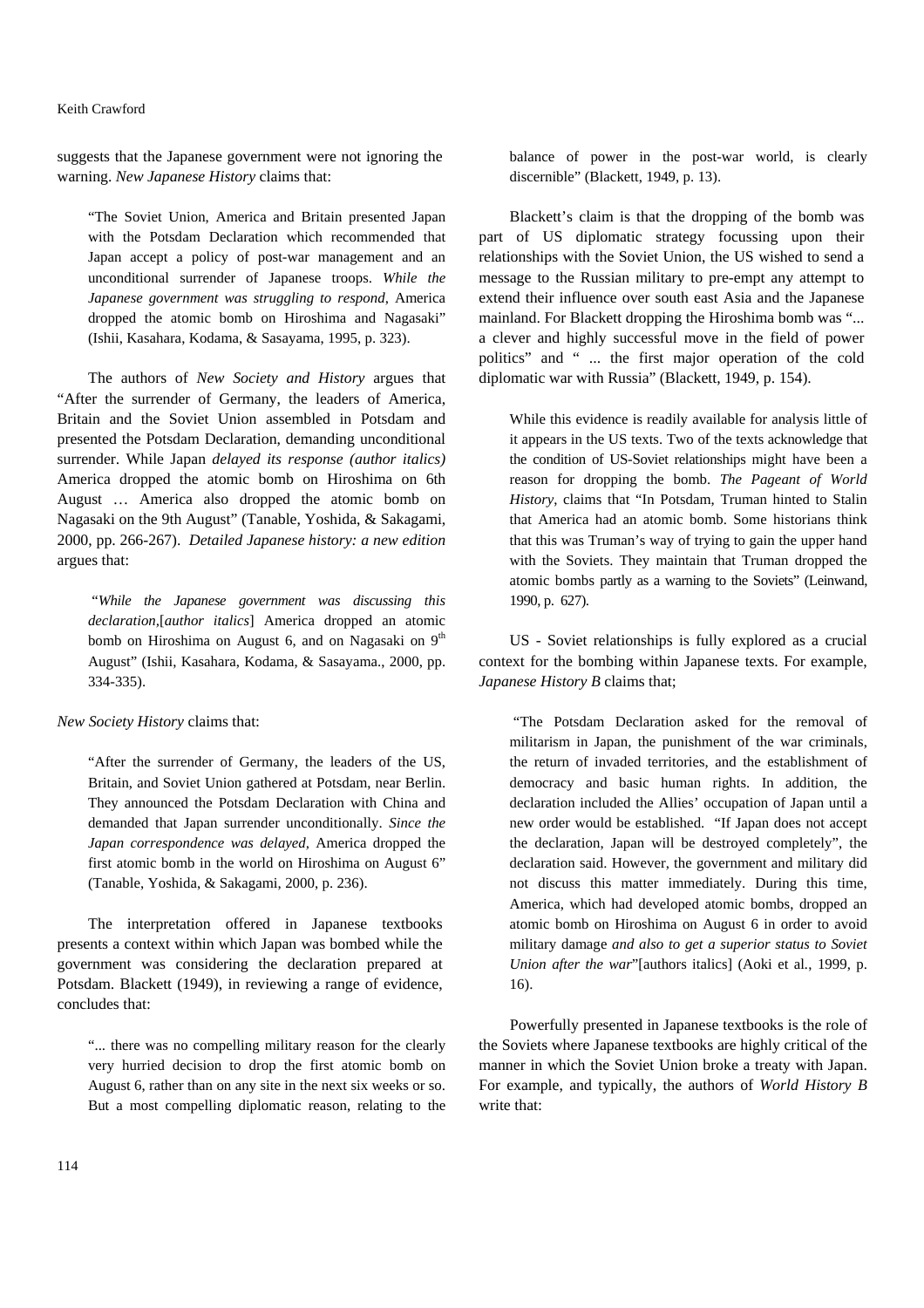"The atomic bomb was dropped on Hiroshima followed by Nagasaki and, in addition, the Soviet Union entered the war ignoring the Japan-Soviet Neutrality Treaty and finally Japan accepted unconditional surrender presented by the Potsdam Declaration" (Aoki et al*.,* 1999, pp. 315-316).

In *New Society and History* the authors write that:

"On August 8, the Soviet Union, which broke the neutral treaty, entered the war and attacked the areas of Manchuria and Korea. On 9, America dropped an atomic bomb on Nagasaki, too"(Aoki et al., 1999, pp. 315-316).

After the war the Japanese education system was remodelled an American fashion, given what some might argue as the "Americanisation" of Japanese society and the continued close ties with the USA, it is not surprising that Japanese textbooks should emphasis the role of the Soviet Union in its defeat. Also of interest is the manner in which that defeat is analysed. Of particular interest is the way in which the concept of "saving face" is present within the texts. Although there is a recognition that Japan was a defeated nation following the bombing of Hiroshima and Nagasaki the manner in which Japan surrendered is placed within the context of the Potsdam Treaty and is designed to suggest that Japan was not forced into a dishonourable unconditional surrender but that the ending of the war should be seen as part of a the wider development of post-war relationships between powerful nations – the emphasis is upon Japan's surrender, not defeat.

#### **Conclusions**

What conclusions can we draw from this analysis? It would appear that US and Japanese pupils are generally illinformed of many of the facts, opinions and interpretations surrounding the dropping of the bomb on Hiroshima. There is a gap between what the historical evidence presents, what academic historians now know and the evidence presented to pupils. This analysis lends support to Foster and Apple who claim that US history textbooks tend to promote a sense of unity and patriotism and Loewen's claim that they exclude material which might reflect badly on the national character or which present the actions of the US in a questioning light. It is apparent that the exclusion of important facts, issues and themes, of alternative viewpoints and perspectives limits development of student's historical knowledge, understanding and a critical historical consciousness.

The texts analysed do not provide a critical treatment of national heroes or events of national and international significance. The texts do not allow pupils to consider the way in which the selection of evidence and the historians' values might influence the interpretation of the past and cultural hegemony being maintained gives dominance to some voices at the expense of others. There was little evidence in the textbooks that students were invited to consider alternative discourses or to arrive at conclusions which questioned a dominant discourse.

The accounts of the bombing of Hiroshima present "… a plot, a narrative, a cast of characters including heroes ... and villains (feared and rejected others)…" (Usher & Edwards, 1994, p. 145) which are clearly and unquestioningly identified. I have not intended to substitute one "truth" with another "truth", one dominant discourse with another because historical truth is a highly contentious concept. Instead analysing the bombing of Hiroshima ought to involve analysing differing and competing claims to truth, that variety of socially constructed "accounts" which will lead to a greater depth of knowledge and understanding. We see in the manner in which this sample of textbooks discuss the bombing of Hiroshima the relationship between power and knowledge. The cultural capital being legitimised through the exercise of a "selective tradition", represents the ideologies, values and beliefs of dominant groups who engage in curriculum control.

The extent to which the sanctioning of particular history textbooks has become a highly politicised affair in the US and in Japan makes radical changes in content and pedagogic difficult, perhaps even more so in Japan where central government occupies such a powerful position in creating official school knowledge. The history curriculum should provide intellectually challenging activities delivered within a teaching and learning framework informed by knowledge and understanding of how children learn. Part of that involves promoting a curriculum, which recognises the inherently political nature of living, working in and contributing to social change and development and which validates the inclusion of controversial and value-laden issues in the curriculum.

The aim should be developing in pupils an informed understanding of their cultural, political and socio-economic world based upon concepts as organising tools for learning; a critical awareness of society and their place in it combined with the competence to apply their knowledge, skills, concepts to the analysis of issues and problems so that balanced and informed judgements are made with regard to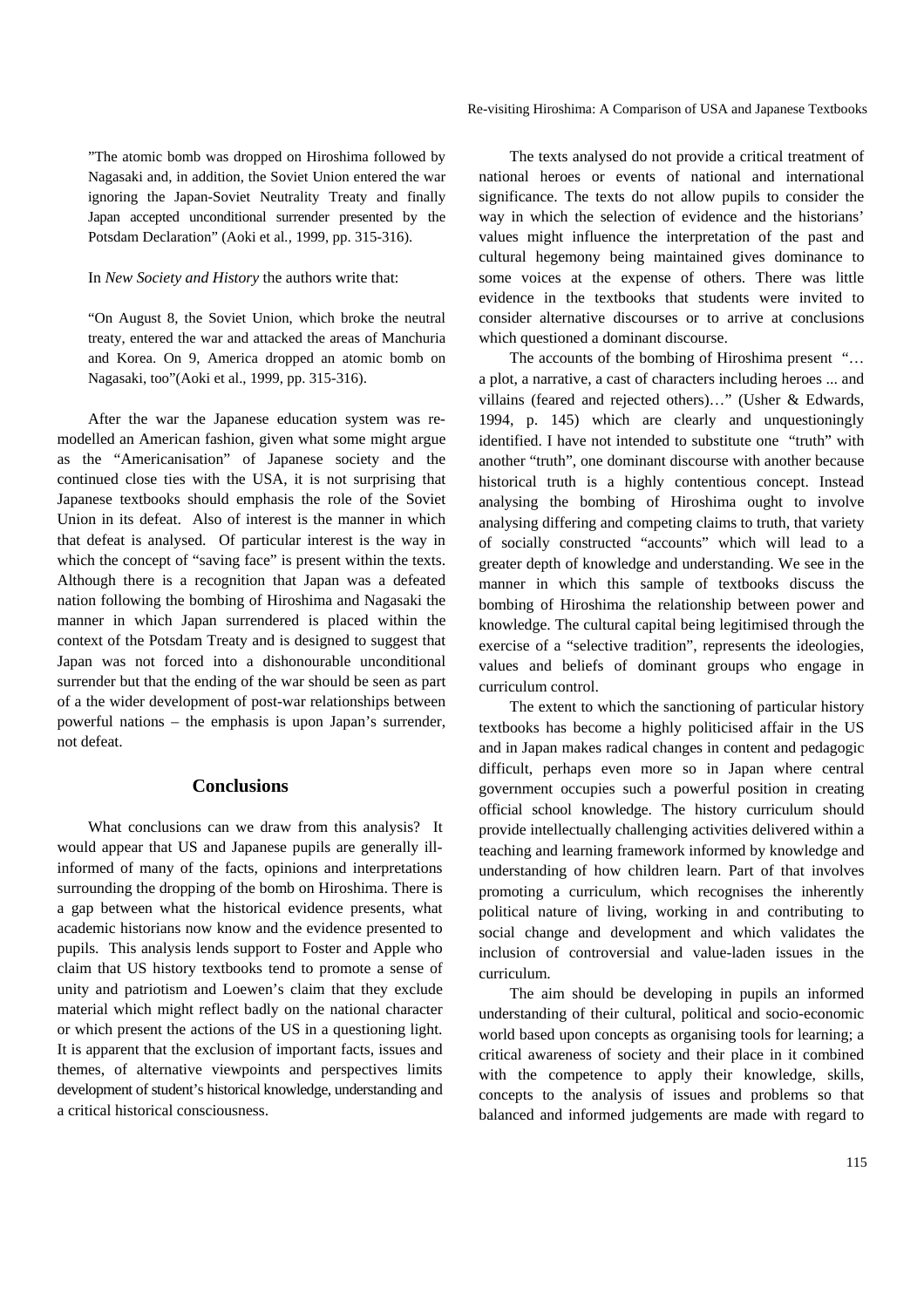evidence. The history curriculum ought to develop in children the capability to participate positively in society based upon an awareness and understanding of social aspects of decision making from personal and family decision making to issues in the wider national and international community.

### **References**

- Anderson, B. (1971) *Imagined communities: Reflections on the origin and spread of nationalism* (Revised Edition). London: Verso
- Altbach, P. G., et al. (1991). *Textbooks in American society.*  New York, NY: State University Press.
- Apple, M. (1991). Regulating the Text: The socio-historical roots of state control. In G.P. Altbach, H. G. Kelly, & L. W. Petrie (Eds.), *Politics, policy and pedagogy* (pp. 32- 51). New York, NY: State University of New York Press.
- Apple, M. (1993). *Official knowledge: Democratic education in a conservative age*. Routledge: London.
- Apple, M, & Christian-Smith, L. (1991). *The politics of the Textbook*. London: Routledge.
- Aoki, M., et al. (1999). *Nihonshi B Kaiteiban [Japanese history B: A new edition].* Tokyo: Sanseido.
- Bayer, P. S. (1996). *The enduring vision: A history of the American people*. Lexington, Mass: DC Heath and Co.
- Beers, F. B. (1990). *World history: Patterns of civilization.* Englewood Cliffs, New Jersey: Prentice Hall.
- Bienstock, B. W. (1995). *Journal of Social History*, *29*, 8-18.
- Blackett, P. M. S. (1949). *Fear, war and the bomb.* New York, NY: McGraw- Hill Book Co.
- Castell, S de, et al. *(*1991). *Language, authority and criticism: Readings on the school textbook.* London: Falmer Press.
- Chang, I. (1997). *The rape of Nanking: The forgotten holocaust of World War II.* London: Penguin Books.
- Compton, A. H. (1956). *Choice, atomic quest*. New York, NY: Oxford University Press.
- Cousins, N. (1947). *The pathology of power*. Boston: Houghton Mifflin.
- Davidson, J.W., et al. (1992). *American journey, the quest for liberty since 1865*. Needham, Mass: Prentice-Hall.
- Divine R. A., Breen, T. H., Frederickson, G. M., & Williams R. H. (1991). *America past and present.* New York: Harper Collins Ltd.
- Dunn, R. E (1990). *Links across time and place.* New York: McDougal, Littell & Company.
- Ellis, Z. (1945). Eighteen words that bagged Japan. *Saturday Evening Post*, November 17, 1945.
- Fogelman, E. (1964). *Hiroshima: The decision to Use the A-Bomb.* New York, NY: Scribner.
- Foster (1999, July). *The struggle for American identity: Treatment of ethnic groups in United States history textbooks.* Paper presented at International Association of Children's Social and Economics Education conference, Atlanta, Georgia.
- Graham Down, A. (1988). Preface. In H. A*.* Tyson-Bernstein *(*Ed*.*). *Conspiracy of good intentions: America's textbook fiasco* (pp. *i* - x*i*). Washington: The Council for Basic Education.
- Grew, J. C. (1952). The emperor of Japan and Japan's surrender. In J. C. Grew, *Turbulent Era: A diplomatic record of forty years 1904-1945* (p. 142). Boston: Houghton Mifflin Co.
- Griffin, W. L., & Marciano, J. (1979). *Teaching the vietnam war*. Monclair, NJ: Allenhead Osmun
- Hein, L., & Selden, M. (Eds.) (2000). *Censoring history: Citizenship and memory in Japan, Germany and the United States*. New York: ME Sharpe
- Herlihy, J. G. (Ed.) (1992). *The textbook controversies: Issues, aspects and perspectives.* Norwood, NJ: Ablex Publishing
- Horio, T. (1988). *Educational thought and ideology in modern Japan: State authority and intellectual freedom*  (S. Plantzer, Translated ed.). Tokyo: University of Tokyo Press.
- Huyette, F. (1995). The politics of textbook selection in California. *Internationale Schulbuchforschung*, des [*Georg-Eckert Institute fur Internationale Schulbuchforschung*] *17*, 130-133.
- Ishii, S., Kasahara, K., Kodama, K., & Sasayama, H. (Eds.) (1995). *New Japanese history.* Toyko: Yamakawa Publishing.
- Jackson, C. L., & Peronne V. (1991). *Two centuries of progress.* Glencoe , California: McGraw Hill.
- Kanda, N., & Shibata, M. (Eds.) (1991). *World history*. Toyko: Yamakawa Publishing.
- Leinwand, G. (1990). *The pageant of world history*. Englewood Cliffs, New Jersey: Prentice Hall
- Loewen, J. (1995). *Lies my teacher told me: Everything your American history textbooks got wrong.* New York: Simon and Schuster.
- Maier, P. (1990). *The American people, a history*. Lexington, Mass: DC Heath and Co.
- Mayuzumi, H., Ohashi, N., & Hoshino, R. (Eds.) (2000). *Local angle, new viewpoint: Detailed interpretation of Japanese history B.* Toyko: Shimizu Shoin.